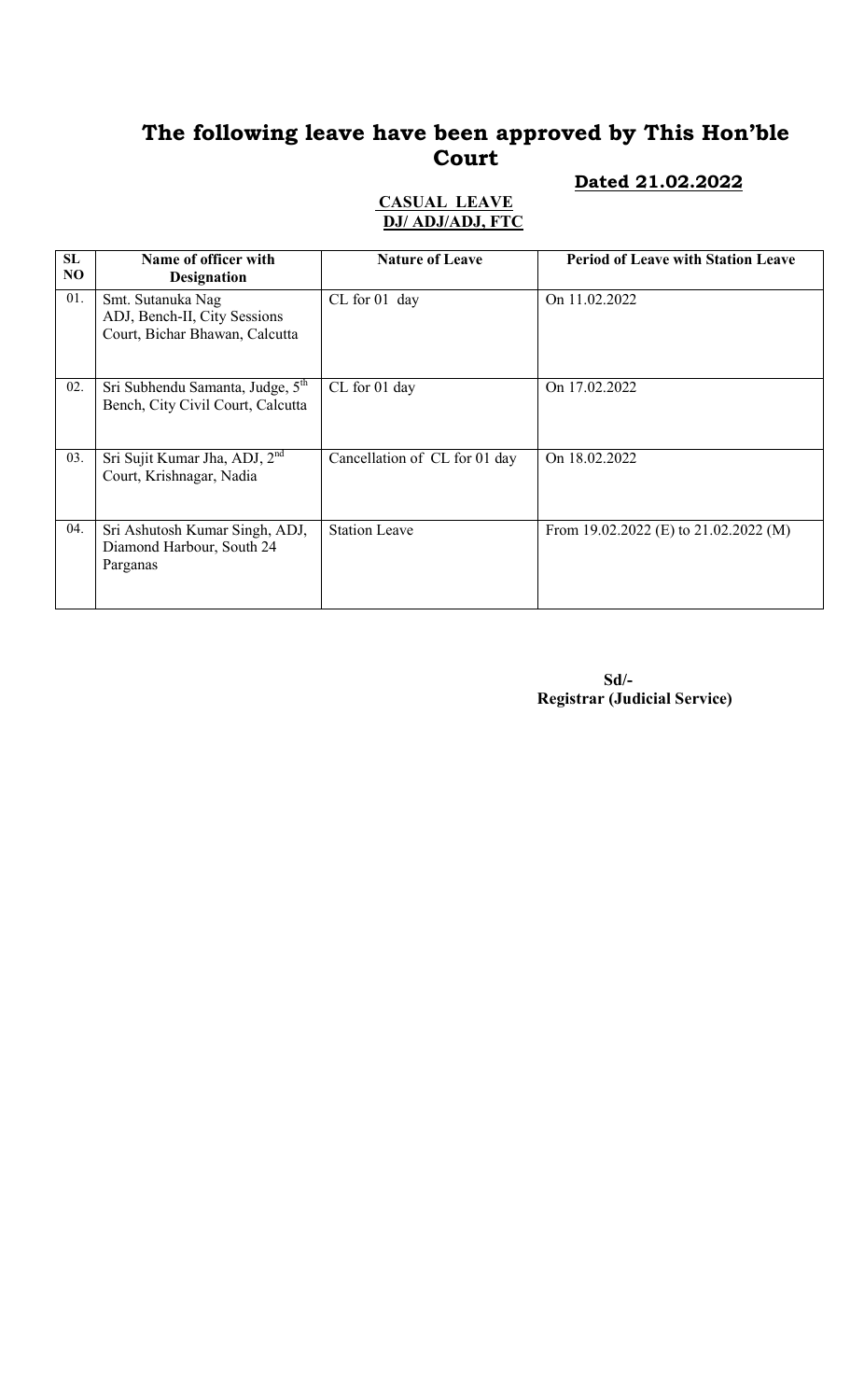## The following leave have been approved by This Hon'ble Court

#### Dated 21.02.2022

#### CASUAL LEAVE DJ/ ADJ/ADJ, FTC

| SL<br>NO | Name of officer with Designation                                                | <b>Nature of Leave</b> | <b>Period of Leave with Station Leave</b> |
|----------|---------------------------------------------------------------------------------|------------------------|-------------------------------------------|
| 01.      | Sri Arup Basu<br>DJ, Hooghly                                                    | CL for 02 days with SL | On 04.03.2022 & 05.03.2022                |
|          |                                                                                 |                        | SL:03.03.2022(E) to 07.03.2022(M)         |
| 02.      | Sri Ambarish Ghosh<br>ADJ, Re-designated Court, Paschim                         | CL for 01 day with SL  | On 25.02.2022                             |
|          | Medinipur                                                                       |                        | SL:24.02.2022(E) to 28.02.2022(M)         |
| 03.      | Sri Chinmay Chattopadhyay II,<br>ADJ, 2 <sup>nd</sup> Court, Jhargram           | CL for 02 days with SL | On 03.03.2022 & 04.03.2022                |
|          |                                                                                 |                        | $SL: 02.03.2022(E)$ to $05.03.2022(M)$    |
| 04.      | Sri Mahitosh Dutta<br>ADJ, $2nd$ Court,<br>Purulia                              | <b>Station Leave</b>   | From 17.03.2022 (E) to 21.03.2022 (M)     |
| 05.      | Sri Nirvan Khesong<br>ADJ, Mathabhanga, Coochbehar                              | CL for 01 day with SL  | On 28.02.2022                             |
|          |                                                                                 |                        | SL: 25.02.2022 (E) to 02.03.2022 (M)      |
| 06.      | Sri Partha Pratim Dutta, ADJ,<br>Tufanganj, Cooch Behar                         | CL for 01 day with SL  | On 28.02.2022                             |
|          |                                                                                 |                        | SL: 25.02.2022 (E) to 02.03.2022 (M)      |
| 07.      | Smt. Sulagna Dastidar (Chattoraj)<br>ADJ, FTC-VIII, Alipore, 24pgs(S)           | CL for 02 days         | On 21.02.2022 & 22.02.2022                |
| 08.      | Smt. Sangita Mukherjee<br>ADJ, FTC, Chandananagar,<br>Hooghly                   | CL for 02 days         | On 24.02.2022 & 25.02.2022                |
| 09.      | Sri Somnath Chakraborti<br>ADJ, 1 <sup>st</sup> Court, Krishnagar, Nadia        | <b>Station Leave</b>   | From 25.02.2022 (E) to 28.02.2022 (M)     |
| 10.      | Smt. Sonalee Nandy Chakrabarti<br>ADJ, 4 <sup>th</sup> Court, Krishnagar, Nadia | <b>Station Leave</b>   | From 25.02.2022 (E) to 28.02.2022 (M)     |
| 11.      | Smt. Rupanjana Chakrabarti<br>ADJ, 7 <sup>th</sup> Court, Paschim               | CL for 02 days with SL | On 21.02.2022 & 22.02.2022                |
|          | Meddinipur                                                                      |                        | SL:19.02.2022(E) to 23.02.2022(M)         |
| 12.      | Yasmin Fatma<br>DJ, Kalimpong                                                   | <b>Station Leave</b>   | From 05.03.2022 (E) to 21.03.2022 (M)     |

 Sd/- Registrar (Judicial Service)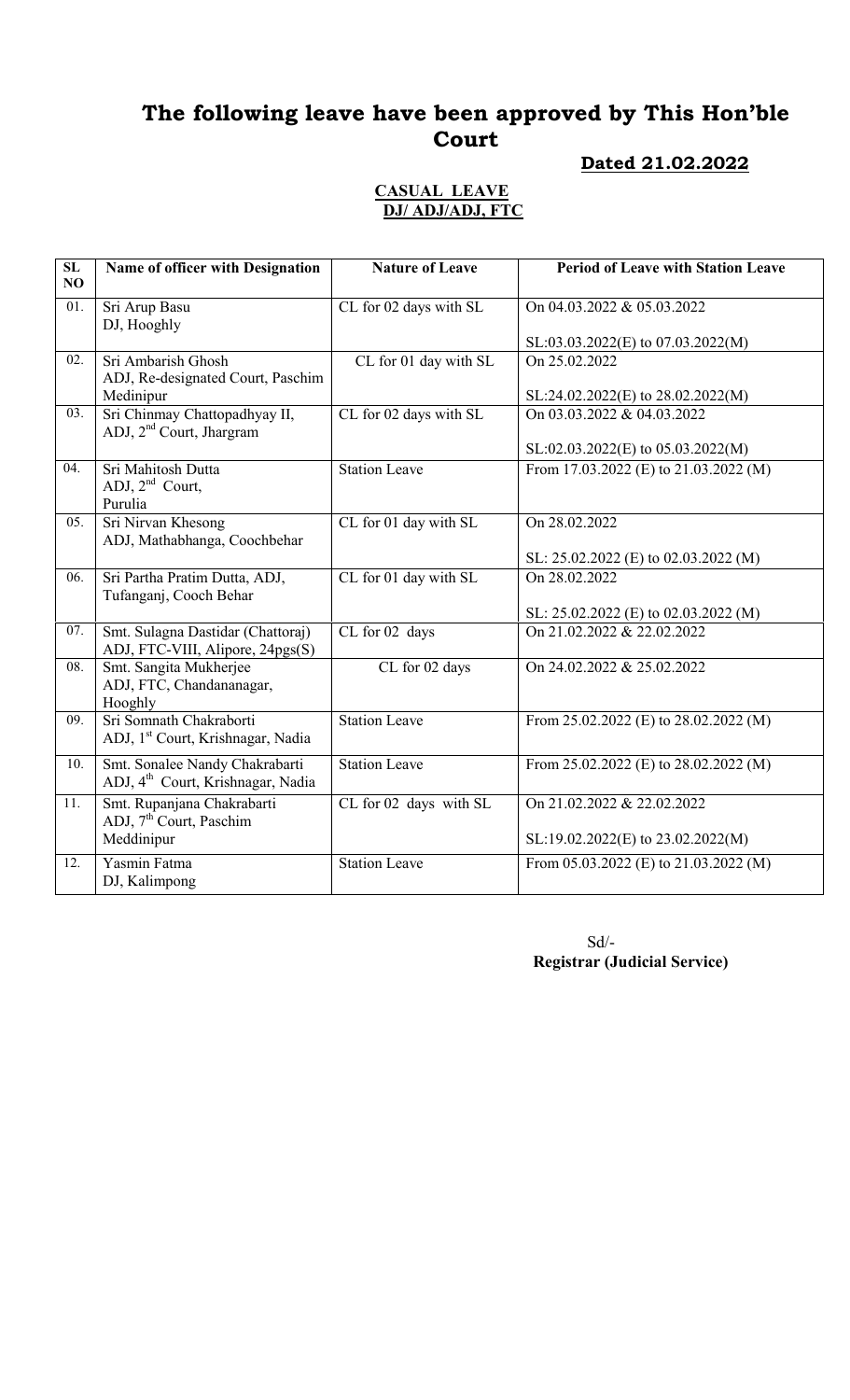### The following leave have been approved by the Hon'ble Judge-in-Charge A.D.

### Dated: 21.02.2022

## ADJ, FTC/ CJ(SD)

| <b>SL</b><br>NO. | Name of officer with Designation                                    | <b>Nature of Leave</b>      | <b>Period of Leave with Station Leave</b> |
|------------------|---------------------------------------------------------------------|-----------------------------|-------------------------------------------|
|                  | Sri Aloke Kumar Chowdhury, ADJ,<br>FTC-II, Islampur, Uttar Dinajpur | Paternity leave for 12 days | From $28.02.2022$ to $11.03.2022$         |

## ACJM

| SL<br>NO. | Name of officer with Designation                  | <b>Nature of Leave</b>       | <b>Period of Leave with Station Leave</b> |
|-----------|---------------------------------------------------|------------------------------|-------------------------------------------|
| 02        | Smt Sumana Garain<br>ACJM, Berhampore, Mushidabad | Child Care Leave for 16 days | From 23.02.2022 to 09.03.2022             |

|                |                                  | CJM                          |                                           |
|----------------|----------------------------------|------------------------------|-------------------------------------------|
| <b>SL</b>      | Name of officer with Designation | <b>Nature of Leave</b>       | <b>Period of Leave with Station Leave</b> |
| N <sub>O</sub> |                                  |                              |                                           |
| 03.            | Smt. Ishani Chakravorty          | Child Care Leave for 20 days | From 28.02.2022 to 19.03.2022             |
|                | Banerjee                         |                              |                                           |
|                | CJM, Paschim Medinipur           |                              |                                           |

### JM

| <b>SL</b><br>N <sub>O</sub> | Name of officer with Designation                                                                           | <b>Nature of Leave</b>   | <b>Period of Leave with Station Leave</b> |
|-----------------------------|------------------------------------------------------------------------------------------------------------|--------------------------|-------------------------------------------|
| 04.                         | Sri Tashi Phuntsok<br>JM, 2 <sup>nd</sup> Court, Islampur, Uttar<br>Dinajpur                               | Earned Leave for 06 days | From 28.02.2022 to 05.03.2022             |
| 05.                         | Smt. Paramita Paul<br>Pricipal Magistrate, JJB, Purba<br>Medinipur                                         | Earned leave for 05 days | From 07.03.2022 to 11.03.2022             |
| 06.                         | Sri Indranil Ray, JMFC-cum-<br>$CJ(JD)$ , Campbell Bay $&$<br>Additional Court, Port Blair,<br>A&N Islands | Earned Leave for 19 days | From 10.01.2022 to 28.01.2022             |

## $CJ(JD)$

| <b>SL</b><br>NO. | Name of officer with Designation                                           | <b>Nature of Leave</b>   | <b>Period of Leave with Station Leave</b> |
|------------------|----------------------------------------------------------------------------|--------------------------|-------------------------------------------|
| 07               | Smt. Anwesha Chatterjee, CJ<br>$(JD)$ , $2nd$ court, Serampore,<br>Hooghly | Earned Leave for 09 days | From 03.03.2022 to 11.03.2022             |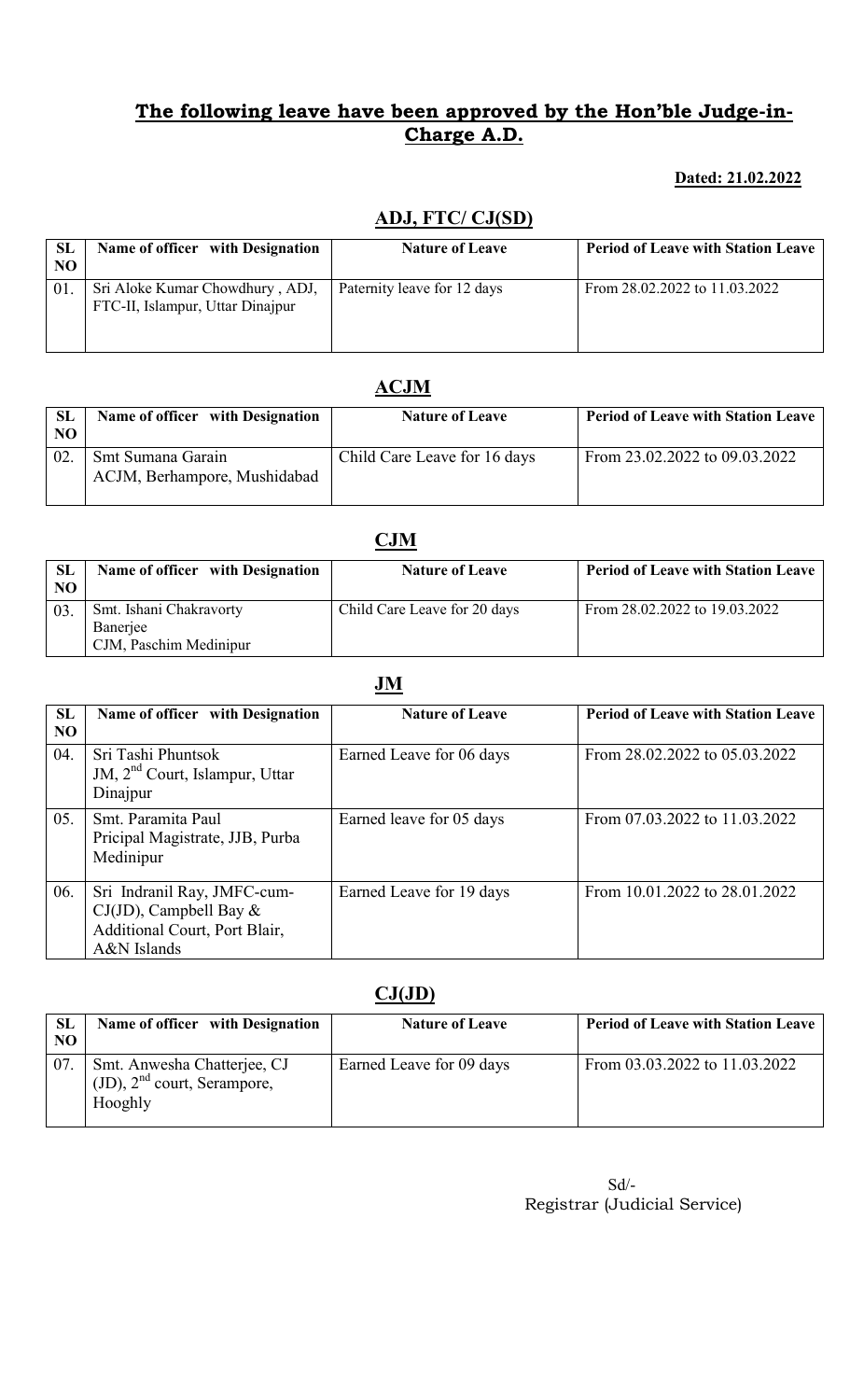### The following leave have been approved by the Hon'ble Judge-in-Charge A.D.

#### Dated: 21.02.2022

# ADJ, FTC/ CJ(SD)

| <b>SL</b>      | Name of officer with Designation              | <b>Nature of Leave</b>       | <b>Period of Leave with Station Leave</b> |
|----------------|-----------------------------------------------|------------------------------|-------------------------------------------|
| N <sub>O</sub> |                                               |                              |                                           |
|                |                                               |                              |                                           |
| 01.            | Sri Megh Dorji Moktan                         | Earned Leave for 05 days     | From 07.02.2022 to 11.02.2022             |
|                |                                               |                              |                                           |
|                | $CJ(SD)$ , $5^{th}$ Court, Alipore, South 24- |                              |                                           |
|                | Parganas                                      |                              |                                           |
| 02.            | Smt. Chandraprova Chakraborty                 | Quarantine Leave for 05 days | From 13.01.2022 to 17.01.2022             |
|                | ADJ, FTC-3, Diamond Harbour, 24               |                              |                                           |
|                |                                               | Earned Leave for 24 days     | From 18.01.2022 to 10.02.2022             |
|                | Pgs(S)                                        |                              |                                           |
|                |                                               |                              |                                           |
|                |                                               |                              |                                           |
| 03.            | Smt.Sarmistha Ganguly                         | Earned Leave for 08 days     | From 04.03.2022 to 11.03.2022             |
|                | CJ(SD), 1 <sup>st</sup> Court, Contai, Purba  |                              |                                           |
|                | Medinipur                                     |                              |                                           |
|                |                                               |                              |                                           |
| 04.            | Sri Anil Kumar Prasad                         | Earned Leave for 05 days     | From 21.02.2022 to 25.02.2022             |
|                | ADJ, FTC-2, Alipurduar, Jalpaiguri            |                              |                                           |
|                |                                               |                              |                                           |

### **CJM**

| <b>SL</b><br>NO. | Name of officer with Designation                      | <b>Nature of Leave</b>   | Period of Leave with Station Leave |
|------------------|-------------------------------------------------------|--------------------------|------------------------------------|
| 05               | Sri Debasis Chowdhuri<br>CJM, Tamluk, Purba Medinipur | Earned Leave for 06 days | From 09.02.2022 to 14.02.2022      |

### JM

| <b>SL</b> | Name of officer with Designation                 | <b>Nature of Leave</b>       | <b>Period of Leave with Station Leave</b> |
|-----------|--------------------------------------------------|------------------------------|-------------------------------------------|
| NO        |                                                  |                              |                                           |
| 06.       | Smt Suchitra Deb, MM, 20 <sup>th</sup> Court,    | Commuted Leave for 03 days   | From 09.02.2022 to 11.02.2022             |
|           | Calcutta                                         |                              |                                           |
| 07.       | Sri Aneek Banerjee                               | Earned Leave for 06 days     | From 09.02.2022 to 14.02.2022             |
|           | Metropolitan Magistrate, 18 <sup>th</sup> Court, |                              |                                           |
|           | Calcutta                                         |                              |                                           |
| 08.       | Sri Chandan Pramanik                             | Quarantine Leave for 21 days | From 17.01.2022 to 06.02.2022             |
|           | JM, 2 <sup>nd</sup> Court, Bishnupur, Bankura    |                              |                                           |
| 09.       | Smt. Manika Chatterjee nee Saha                  | Child Care Leave for 19 days | From 21.02.2022 to 11.03.2022             |
|           | JM, 5 <sup>th</sup> Court, Purba Bardhaman       |                              |                                           |
| 10.       | Sri Tapas Laha                                   | Earned Leave for 05 days     | From 07.02.2022 to 11.02.2022             |
|           | JM, 1 <sup>st</sup> Court, Tamluk, Purba         |                              |                                           |
|           | Medinipur                                        |                              |                                           |
| 11.       | Smt. Sananda Hajra                               | Earned Leave for 05 days     | From 07.02.2022 to 11.02.2022             |
|           | JM, 3 <sup>rd</sup> Court, Tamluk, Purba         |                              |                                           |
|           | Medinipur                                        |                              |                                           |
| 12.       | Smt. Koyel Pradhan, Principal                    | Quarantine Leave for 08 days | From 08.02.2022 to 15.02.2022             |
|           | Magistrate, JJB, Purba Bardhaman.                |                              |                                           |
|           |                                                  |                              |                                           |